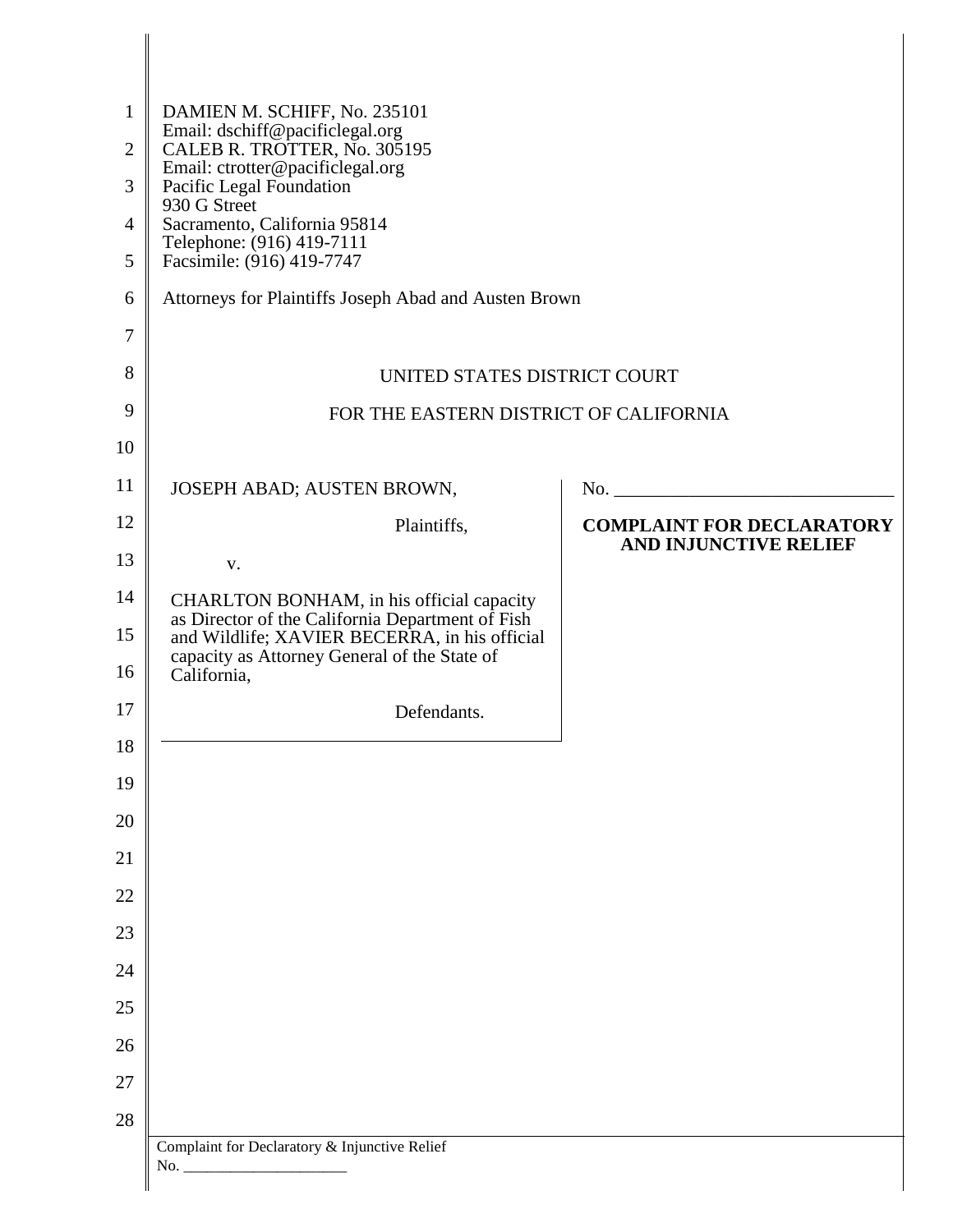| $\mathbf{1}$   | <b>JURISDICTION</b>                                                                                     |
|----------------|---------------------------------------------------------------------------------------------------------|
| $\overline{2}$ | 1.<br>The Court has subject matter jurisdiction over this action pursuant to: 42 U.S.C.                 |
| 3              | § 1983 (deprivation of federal rights); 28 U.S.C. §§ 1331 (authorizing federal question jurisdiction    |
| $\overline{4}$ | in the district courts), 1343 (civil rights), and 2201-2202 (Declaratory Judgment Act); the             |
| 5              | Supremacy Clause of the United States Constitution, art. VI, cl. 2; and Ex parte Young, 209 U.S.        |
| 6              | 123 (1908) (authorizing suits against state actors in their official capacities for equitable relief to |
| 7              | restrain violations of the Constitution).                                                               |
| 8              | <b>INTRODUCTION</b>                                                                                     |
| 9              | 2.<br>Fishing is an ancient and honorable tradition. Plaintiffs Joseph Abad and Austen                  |
| 10             | Brown are fishermen who have collectively plied their trade in the waters of the Pacific Ocean for      |
| 11             | more than 50 years.                                                                                     |
| 12             | 3.<br>Mr. Abad has fished commercially for over 30 years. He has participated in                        |
| 13             | California fisheries for salmon, crab, albacore, swordfish, squid, and black cod.                       |
| 14             | 4.<br>Currently, Mr. Abad participates in the drift gill net swordfish fishery through                  |
| 15             | permits, vessel, and nets owned by his employer. Mr. Abad's employer has agreed to transfer his         |
| 16             | federal drift gill net permit to Mr. Abad, so as to allow Mr. Abad to independently participate in      |
| 17             | the West Coast commercial swordfish fishery using drift gill nets, and in turn to make unnecessary      |
| 18             | the employer's presence on board when the drift gill nets are used. However, Mr. Abad and his           |
| 19             | employer have not completed the transfer due to the law challenged in this case.                        |
| 20             | Swordfish are an important part of the professional and personal life of Mr. Brown.<br>5.               |
| 21             | Mr. Brown has fished commercially since he was a child, gradually honing his craft and gaining          |
| 22             | experience as a crewmember and deckhand on boats up and down the West Coast. After getting his          |
| 23             | start fishing for swordfish, Mr. Brown ran a boat in Alaska for nearly a decade fishing for seasonal    |
| 24             | species, primarily pollock and salmon. Of late, Mr. Brown has run a longline boat in Hawaii for         |
| 25             | tuna. Mr. Brown is also a fish broker, having sold drift gill net-caught swordfish to markets across    |
| 26             | the United States.                                                                                      |
| 27             | 6.<br>Mr. Brown would now like to return to his roots and diversify his business by                     |
| 28             | participating in the West Coast commercial swordfish fishery using drift gill nets—the only proven      |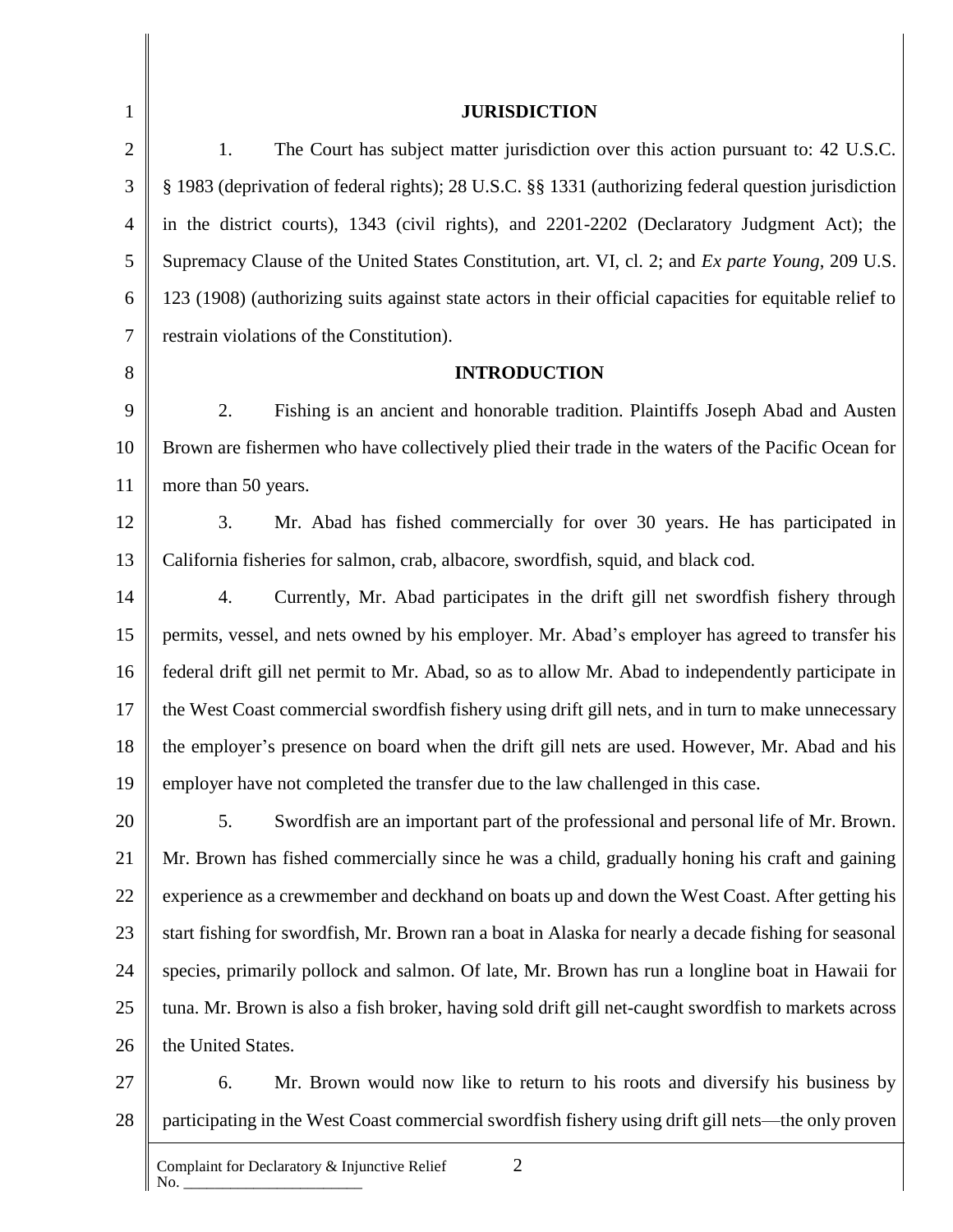1 2 3 4 commercially viable gear for the fishery. To that end, he has obtained a federal permit, has access to the requisite gear and properly permitted vessel, and is fully prepared and can readily obtain a California commercial fishing license. (A true and correct copy of Mr. Brown's federal permit is attached to the Complaint as Exhibit 1).

5

6

7

7. The West Coast swordfish industry is an important component of the nation's domestic fishing industry, as evidenced by the National Marine Fisheries Service's decision to federalize the fishery in 2018 through a permitting system administered by that agency.

8 9 10 11 12 13 14 15 16 17 18 8. But shortly after that decision, the California legislature enacted Senate Bill 1017, which amended the state's Fish and Game Code to terminate California's decades-old permitting program for the commercial catch and landing of swordfish by drift gill net. As a result of S.B. 1017's amendments, fishermen like Mr. Abad and Mr. Brown are prohibited from obtaining state permits from existing permittees and therefore are prohibited from taking or landing swordfish for commercial purposes by drift gill net. And once fully implemented, S.B. 1017 will eliminate all outstanding state permits and result in the Fish and Game Code's categorical prohibition on the taking or landing for commercial purposes of swordfish caught by drift gill net. The state program established by S.B. 1017 is therefore aimed at eliminating the swordfish drift gill net fishery in California, thus preventing Mr. Abad, Mr. Brown, and other similarly situated fishermen from accessing seaports for the purpose of exercising the right to earn a living by fishing for swordfish.

19 20 21 22 23 24 9. Because it attacks what federal law expressly permits, and because it precludes the commercially viable use of a federally regulated fishery, California's anti-fisherman campaign unlawfully deprives Mr. Abad and Mr. Brown of their federal rights, including their Fourteenth Amendment right to earn a living secured by the Privileges or Immunities Clause, or is otherwise preempted by federal law. Mr. Abad and Mr. Brown therefore bring this action to obtain declaratory and injunctive relief to vindicate their federal rights and to safeguard their trade and business.

25

#### 26 27 28 10. Venue in the Eastern District of California is proper because Defendants reside in this District, in that they maintain their principal offices in which they discharge their official duties in this District. *See* 28 U.S.C. § 1391(b)(1).

**VENUE**

Complaint for Declaratory & Injunctive Relief  $No.$ 

3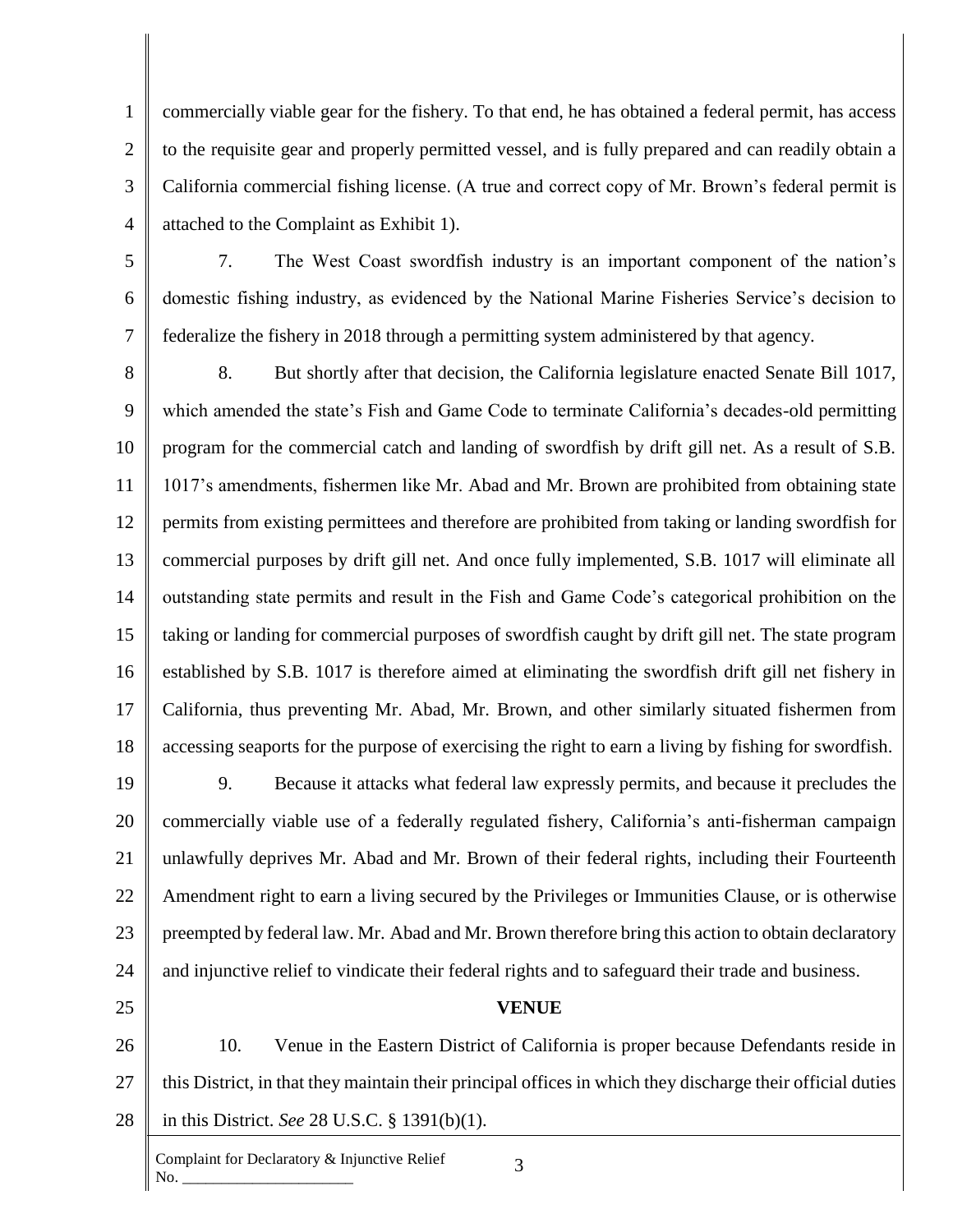1 2 3 11. Venue in the Sacramento sitting of the Court is proper because this action arises in Sacramento County, wherein Defendants maintain their principal offices in which they discharge their official duties. *See* L.R. 120(d).

# **THE PARTIES**

# *Plaintiffs*

6 7 8 9 10 11 12 13 14 12. Plaintiff Joseph Abad is a California native, United States citizen, and an active commercial swordfish fisherman. Although he resides in Oregon, he has been a licensed commercial fisherman in California for over 30 years. Mr. Abad wishes to continue fishing in the swordfish drift gill net fishery, but as an independent permit-holder. He currently participates in the drift gill net swordfish fishery through a permit held by his employer, but Mr. Abad's employer wishes to transfer his federal drift gill net permit to Mr. Abad once that permit becomes eligible for transfer. However, absent a declaration that S.B. 1017 is illegal, Mr. Abad and his employer are unwilling to complete the transaction. As a result, Mr. Abad is currently barred from making a living as an independent commercial fisherman of swordfish.

15 16 17 18 19 20 21 22 23 24 13. Plaintiff Austen Brown is a California resident, United States citizen, and an active commercial fisherman. Mr. Brown wishes to enter the swordfish drift gill net fishery. To that end, Mr. Brown has acquired a general state swordfish permit, as well as a federal drift gill net permit. However, he must also obtain a state drift gill net permit under California law. But California law does not authorize the issuance of state drift gill net permits to new permittees, and it prohibits the transfer of existing state permits. Mr. Brown is unwilling to fish under his federal permit on account of his reasonable fear that the California Fish and Game Code's penalties for unpermitted taking and landing of swordfish for commercial purposes by drift gill net will be enforced against him should he choose to do so. As a result, Mr. Brown is currently barred from making a living as a commercial fisherman of swordfish.

25

 $No.$ 

4

5

### *Defendants*

26 27 28 Complaint for Declaratory & Injunctive Relief 14. Defendant Charlton Bonham is the Director of the California Department of Fish and Wildlife. He is the highest ranking Department official, and as such is ultimately responsible for the Department's enforcement of the California Fish and Game Code, including those portions

4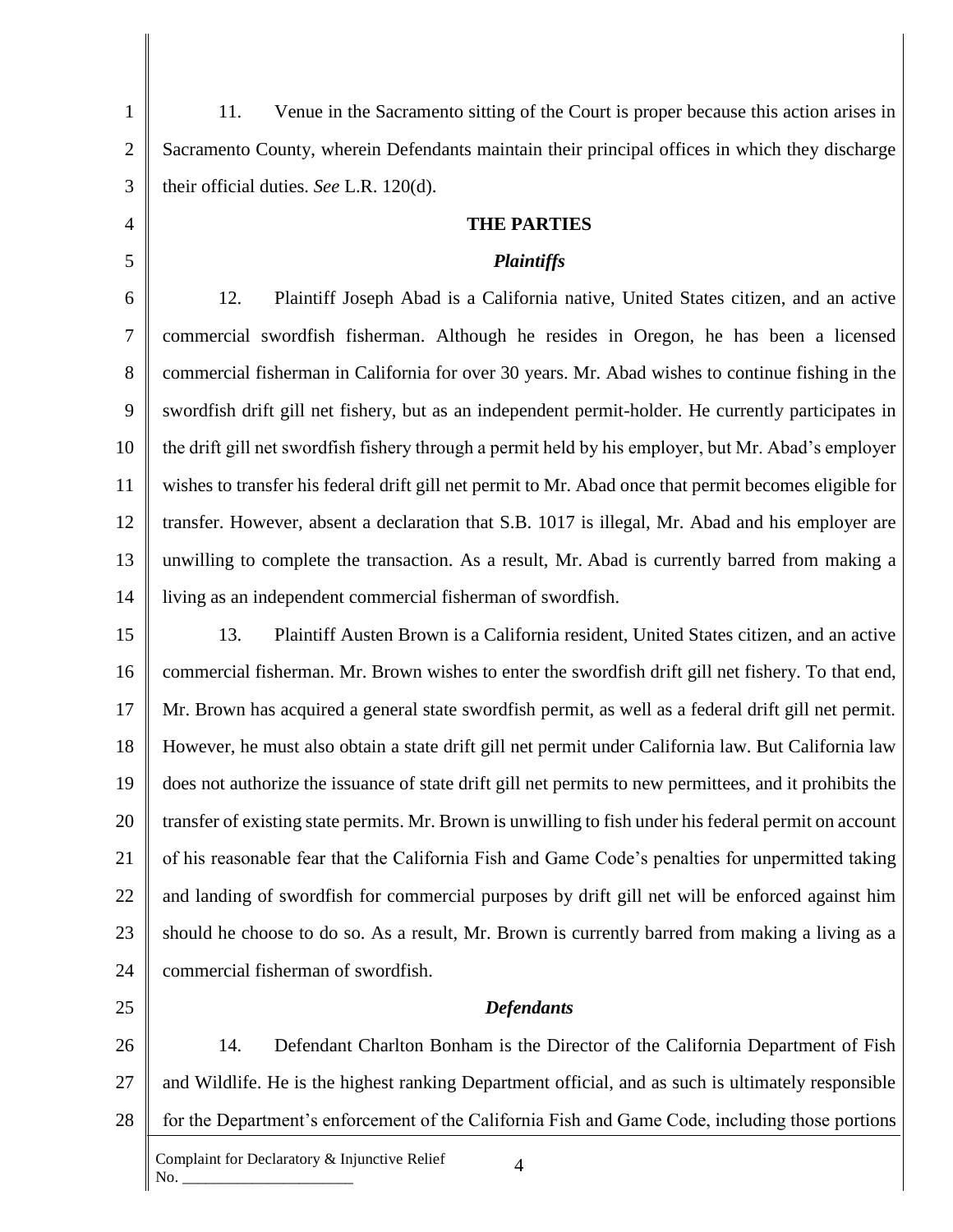1 2 3 4 5 6 7 8 9 10 11 12 13 14 15 16 17 18 19 20 21 22 23 24 25 26 27 28 Complaint for Declaratory & Injunctive Relief  $No.$ 5 the application of which is challenged in this action. Director Bonham is sued in his official capacity only, pursuant to *Ex parte Young*, for depriving Mr. Abad and Mr. Brown of their federal rights under color of state law. 15. Defendant Xavier Becerra is the Attorney General of the State of California. He has chief responsibility for the judicial enforcement of the state's laws, including those portions of the California Fish and Game Code the application of which is challenged in this action. Attorney General Becerra is sued in his official capacity only, pursuant to *Ex parte Young*, for depriving Mr. Abad and Mr. Brown of their federal rights under color of state law. **LEGAL FRAMEWORK** *Preemption and Privileges or Immunities* 16. The Supremacy Clause of the United States Constitution provides that the Constitution, treaties, and federal statutes "shall be the supreme Law of the Land," which shall bind "the Judges in every State . . . , any Thing in the Constitution or Laws of any State to the Contrary notwithstanding." U.S. Const. art. VI, cl. 2. 17. A law that violates the Supremacy Clause is preempted thereby and without force or effect. 18. A state law can be preempted in three different ways. First, Congress may expressly override a state law. *See CSX Transp., Inc. v. Easterwood*, 507 U.S. 658, 663-64 (1993). Second, Congress may impliedly override a state law by occupying an entire field of regulation. *Oneok, Inc. v. Learjet, Inc*., 575 U.S. 373, 376-78 (2015). Third, Congress may impliedly override a state law whenever the latter conflicts with federal law, either because it is impossible to comply with both, *Mut. Pharm. Co., Inc. v. Bartlett*, 570 U.S. 472, 480 (2013), or because the state law imposes an intolerable burden on the achievement of federal policy, *Gade v. Nat'l Solid Wastes Mgmt. Ass'n*, 505 U.S. 88, 98 (1992). 19. The Privileges or Immunities Clause of the Fourteenth Amendment to the United States Constitution provides that "[n]o State shall make or enforce any law which shall abridge the privileges or immunities of citizens of the United States." U.S. Const. amend. XIV, § 1. ///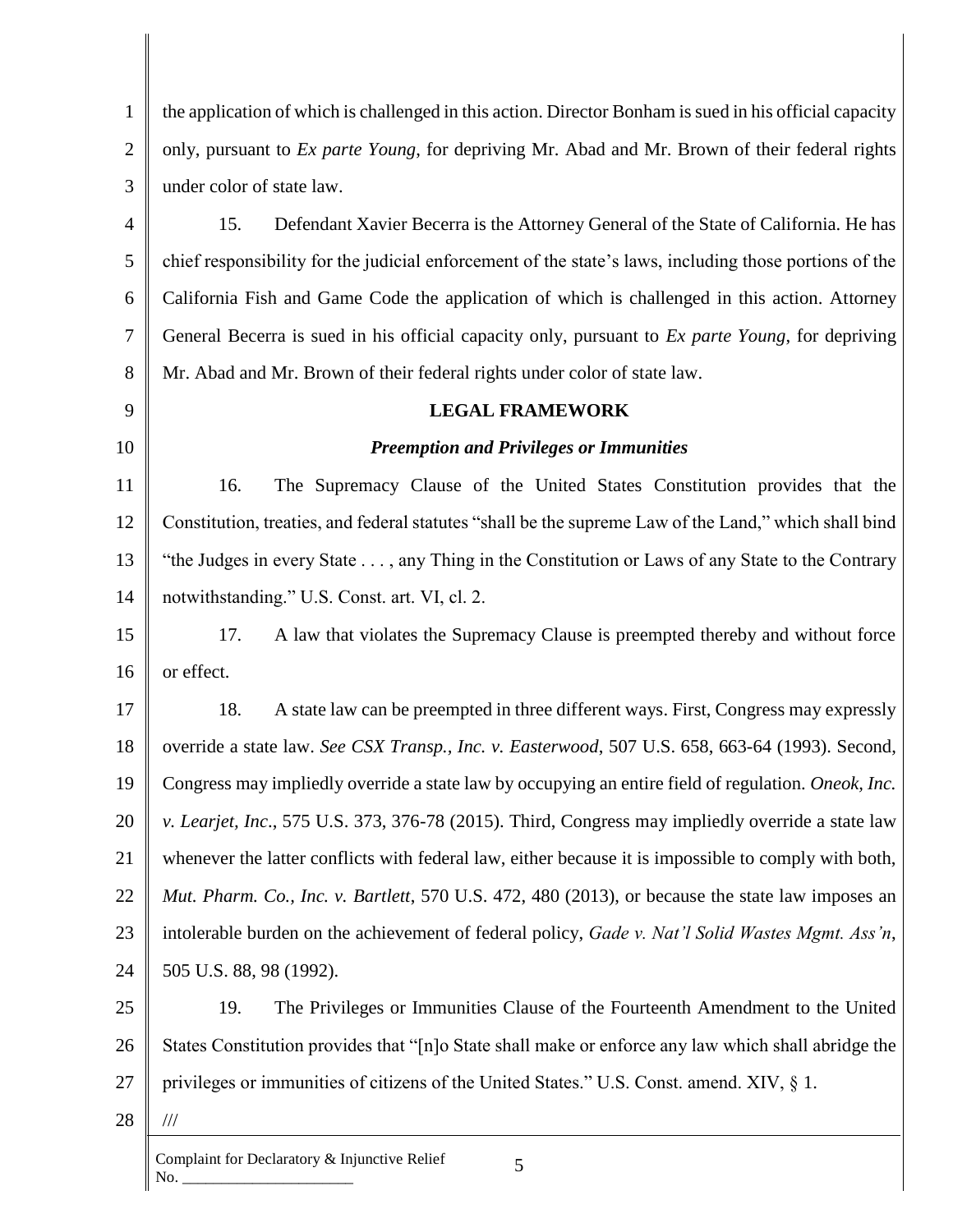| $\mathbf{1}$   | 20.                  | The privileges or immunities "of citizens of the United States" include those "which                       |
|----------------|----------------------|------------------------------------------------------------------------------------------------------------|
| $\overline{2}$ |                      | own [sic] their existence to the Federal government, its National character, its Constitution, or its      |
| 3              |                      | laws." Slaughter-House Cases, 83 U.S. (16 Wall.) 36, 79 (1873).                                            |
| $\overline{4}$ |                      | <b>Federal Fisheries Management</b>                                                                        |
| 5              | 21.                  | The principal federal regulation of commercial fisheries is the Magnuson-Stevens                           |
| 6              |                      | Fisheries Conservation and Management Act, 16 U.S.C. §§ 1801-1891d.                                        |
| $\overline{7}$ | 22.                  | Administered by the National Marine Fisheries Service (also known as NOAA                                  |
| 8              |                      | Fisheries) through delegation from the Secretary of Commerce, the Act establishes national                 |
| 9              |                      | standards for fishery management. <i>Id.</i> § 1851.                                                       |
| 10             | 23.                  | These standards are implemented through fishery management plans developed by                              |
| 11             |                      | eight regional fishery management councils and approved by the Service. See id. § 1852.                    |
| 12             | 24.                  | The requirements of fishery management plans are typically implemented through                             |
| 13             | a permitting system. |                                                                                                            |
| 14             | 25.                  | The Act both preserves some state authority over state waters and authorizes limited                       |
| 15             |                      | state regulation of federal waters. <i>Id.</i> § 1856.                                                     |
| 16             | 26.                  | The Act allows states to regulate fisheries within state waters (to three miles off                        |
| 17             |                      | shore), id. $\S 1856(a)(1)$ , unless such regulation would substantially and adversely affect the carrying |
| 18             |                      | out of a federal fishery management plan governing a fishery that exists predominantly outside of          |
| 19             |                      | state waters, <i>id.</i> $\S$ 1856(b).                                                                     |
| 20             | 27.                  | The Act allows for extra-territorial state regulation of fishing vessels registered in                     |
| 21             |                      | that state, but such regulation must be consistent with all pertinent federal fishery management           |
| 22             |                      | plans. See id. $\S 1856(a)(3)$ .                                                                           |
| 23             |                      | <b>California Fish and Game Code</b>                                                                       |
| 24             | 28.                  | Even before enactment of S.B. 1017, California regulated the commercial take of                            |
| 25             |                      | swordfish using drift gill nets, and those provisions remain in place today.                               |
| 26             | 29.                  | Under California law, "swordfish shall not be taken for commercial purposes with                           |
| 27             |                      | drift gill nets except under a valid drift gill net swordfish permit." Cal. Fish & Game Code               |
| 28             | § 8561.              |                                                                                                            |
|                |                      | Complaint for Declaratory & Injunctive Relief<br>6                                                         |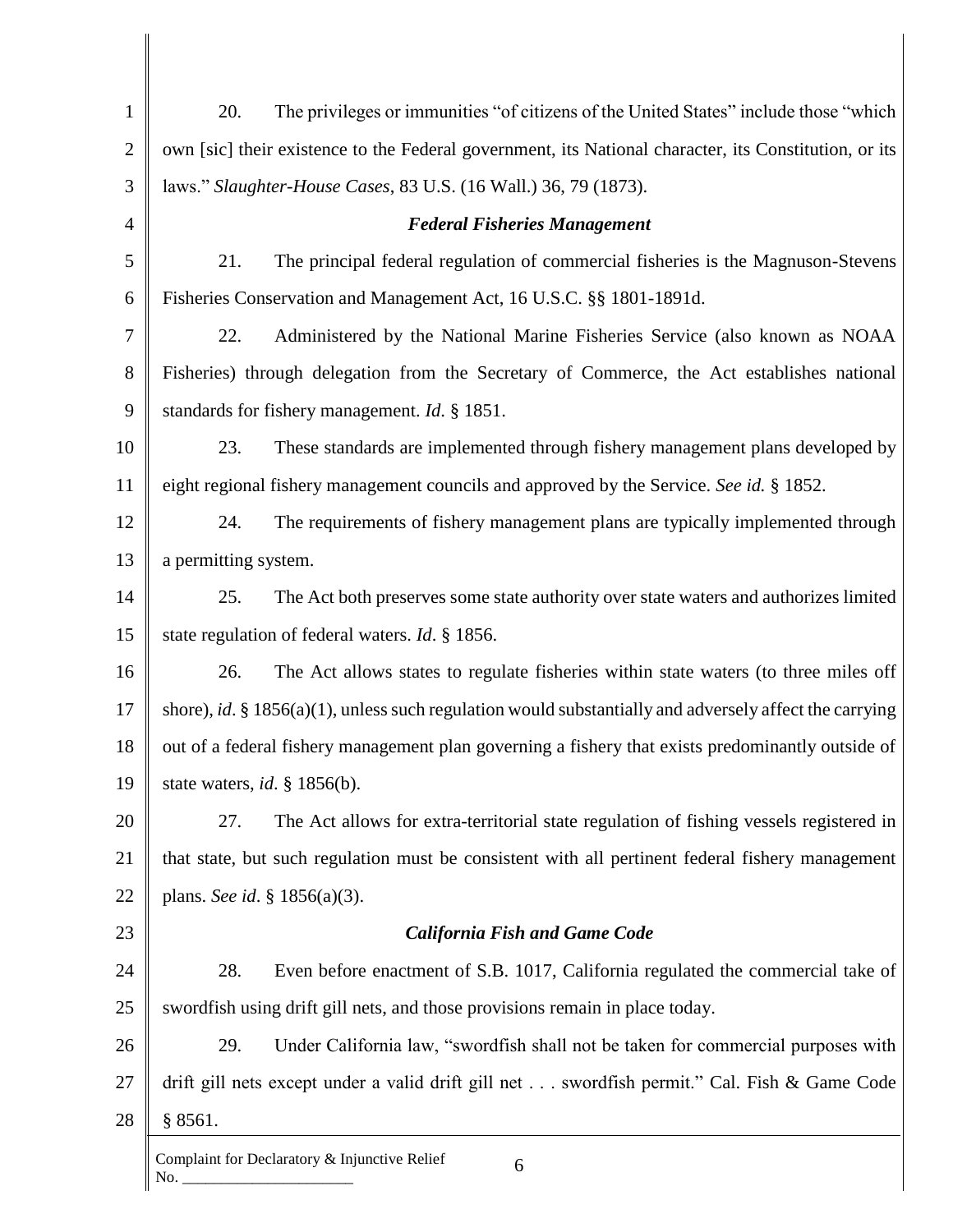| $\mathbf{1}$   | 30.                        | A "valid drift gill net swordfish permit" is a permit issued by the California                          |
|----------------|----------------------------|---------------------------------------------------------------------------------------------------------|
| $\overline{2}$ |                            | Department of Fish and Wildlife. See Cal. Code Regs. tit. 14, $\S$ 106(a)(2) ("The department shall     |
| 3              | issue permits $\dots$ ."). |                                                                                                         |
| $\overline{4}$ | 31.                        | A violation of the drift gill net permitting requirement is a misdemeanor, see Cal.                     |
| 5              |                            | Fish & Game Code § 12000(a), punishable by a fine of up to \$40,000 and imprisonment in the             |
| 6              |                            | county jail for up to one year, id. § 12012(a), forfeiture of all commercial fishing licenses, id.      |
| $\overline{7}$ |                            | § 12153, and seizure of all fish taken without a permit, see id. § 12159.                               |
| 8              |                            | <b>FACTUAL ALLEGATIONS</b>                                                                              |
| 9              |                            | The West Coast swordfish fishery                                                                        |
| 10             | 32.                        | The swordfish (Xiphias gladius) is a large migratory fish found throughout the                          |
| 11             |                            | Pacific, Atlantic, and Indian Oceans. Popular since ancient times as food, the swordfish has for        |
| 12             |                            | decades been the subject of a robust commercial fishery off of the U.S. West Coast.                     |
| 13             | 33.                        | Most swordfish caught within the commercial swordfish fishery are caught an                             |
| 14             |                            | average of 40-60 miles off shore.                                                                       |
| 15             | 34.                        | The traditional gear for the West Coast commercial swordfish fishery is the harpoon.                    |
| 16             | 35.                        | Since the early 1980s, California has operated a permit system for the commercial                       |
| 17             |                            | fishing of swordfish using drift gill nets. See Cal. Stats. 1982 ch. 1078, § 3, at 3901 (creating Cal.  |
| 18             |                            | Fish & Game Code $\S$ 8561).                                                                            |
| 19             | 36.                        | A drift gill net is a wall of netting that hangs in the water column. Typically made                    |
| 20             |                            | of nylon, the net's mesh is large enough to allow a fish to insert its head but not its body. The net   |
| 21             |                            | thus catches the fish by its gills. The net is kept afloat at the proper depth by weights and buoys.    |
| 22             |                            | See NOAA Fisheries, Fishing Gear: Gillnets, at https://bit.ly/2r478zl (last visited Feb. 24, 2020).     |
| 23             | 37.                        | California's drift gill net permitting program is "limited entry" in that the maximum                   |
| 24             |                            | number of permits available is based on the number of eligible fishermen at the program's               |
| 25             |                            | inception. See Cal. Stats. 1982 ch. 1078, § 3, at 3902 (predicating eligibility on having a shark drift |
| 26             |                            | gill net permit or on having landed a certain poundage of swordfish).                                   |
| 27             | 38.                        | As with nearly all commercial fishing gear, the use of drift gill nets produces                         |
| 28             |                            | bycatch, i.e., the catch of species other than the intended species. Decades ago the drift gill net     |
|                | No.                        | Complaint for Declaratory & Injunctive Relief<br>7                                                      |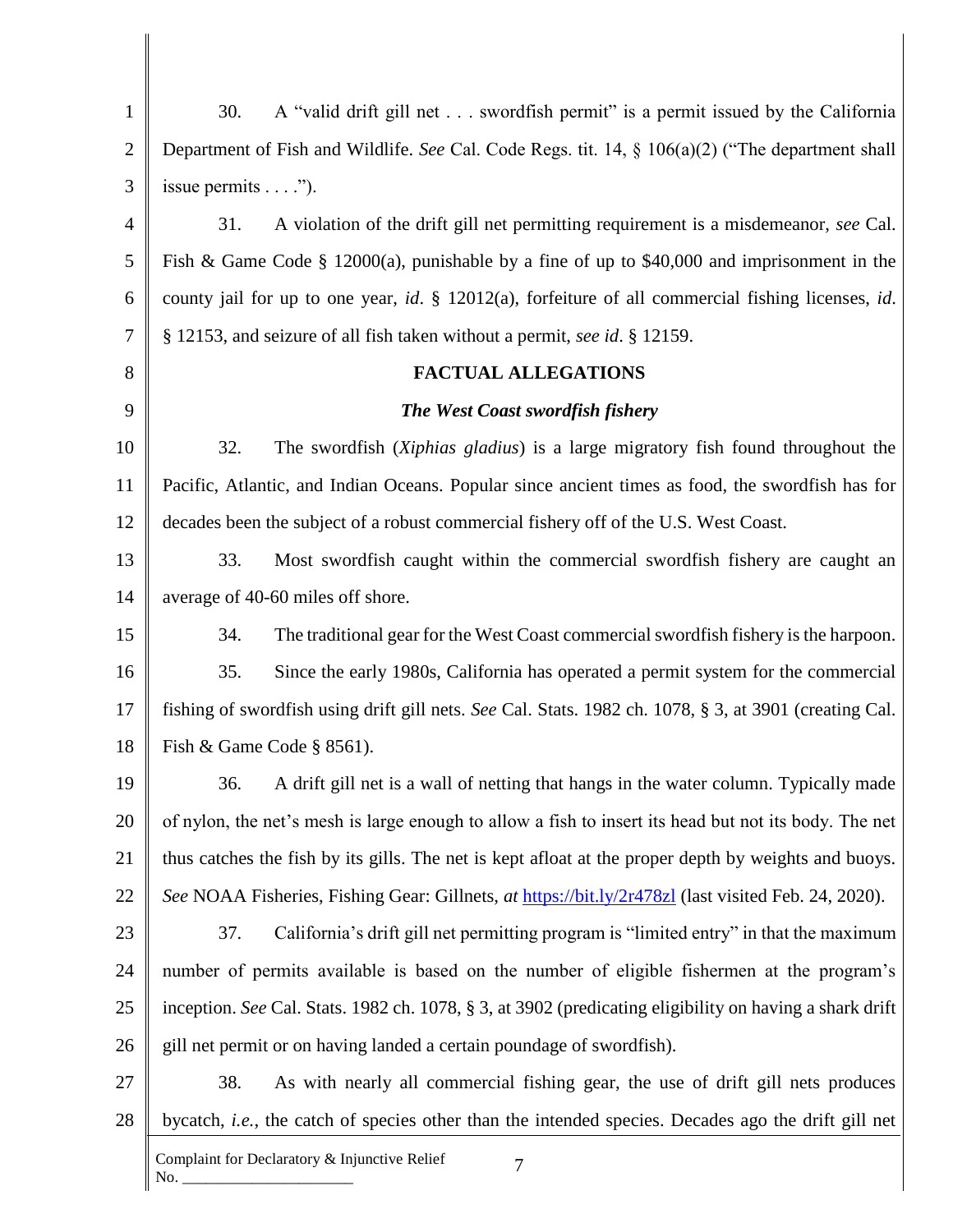fishery in California was considered to have an unacceptably high bycatch rate for marine mammals and other protected species. But subsequently enacted regulation has nearly eliminated unwanted bycatch. For example, the National Marine Fisheries Service has implemented time and area closures to protect leatherback and loggerhead sea turtles. U.S. Dep't of Commerce, NOAA Nat'l Marine Fisheries Serv., U.S. Nat'l Bycatch Report 36 (2011), *at* [https://bit.ly/38ZC3kL.](https://bit.ly/38ZC3kL) The agency also has required the use of acoustic pingers to discourage interaction with cetaceans, such as whales and dolphins. *Id*.

 39. These and other mitigation efforts "have dramatically reduced bycatch of protected species such that it is now relatively unusual for many large whales and turtles to become entangled." NOAA Fisheries West Coast Region, FAQs: West Coast drift gillnet (DGN) fishery & protected species 4 (June 2017) [hereinafter NOAA FAQ], *at* [https://bit.ly/2KsCdcu.](https://bit.ly/2KsCdcu) This remarkable success is well illustrated by the following graphs:

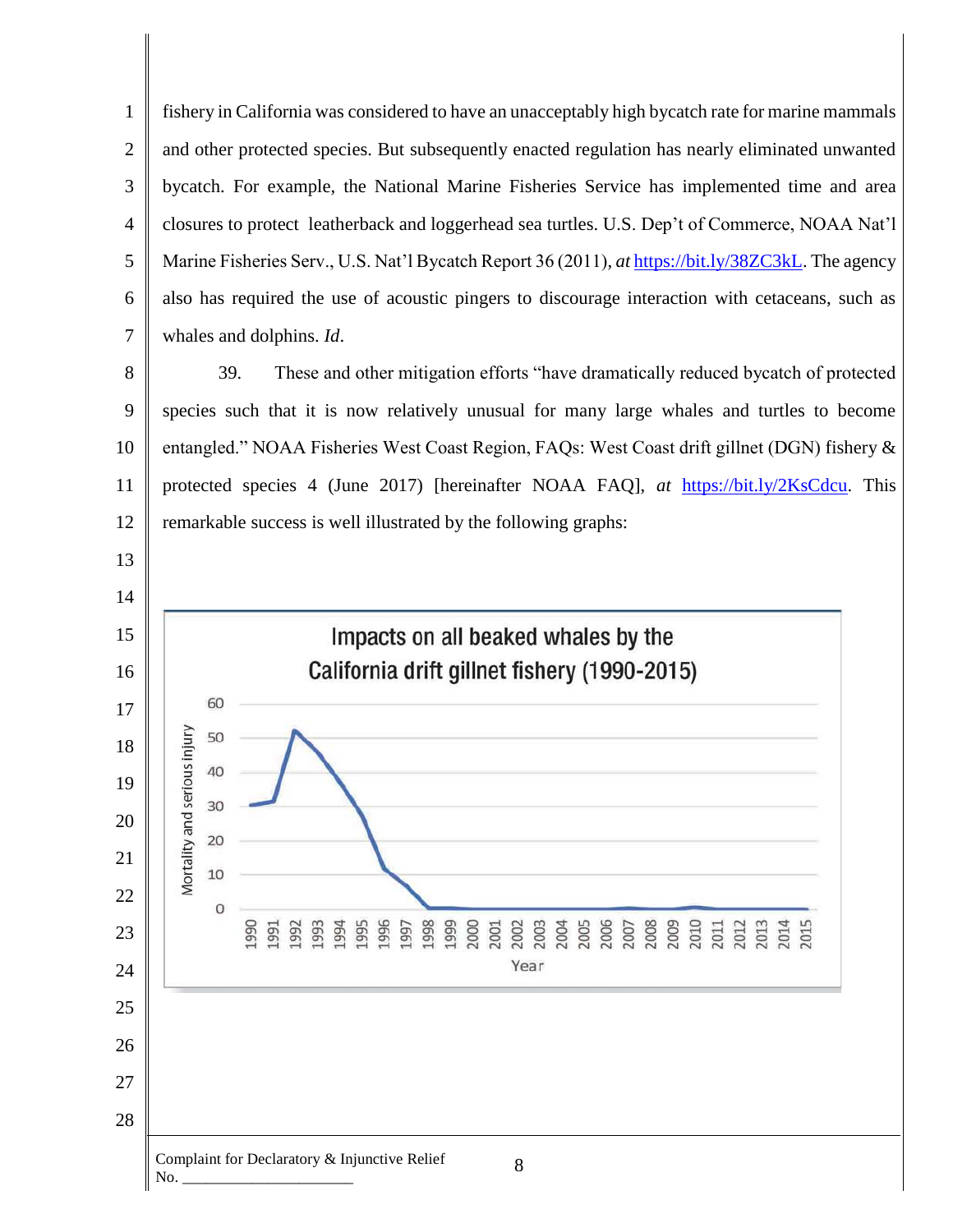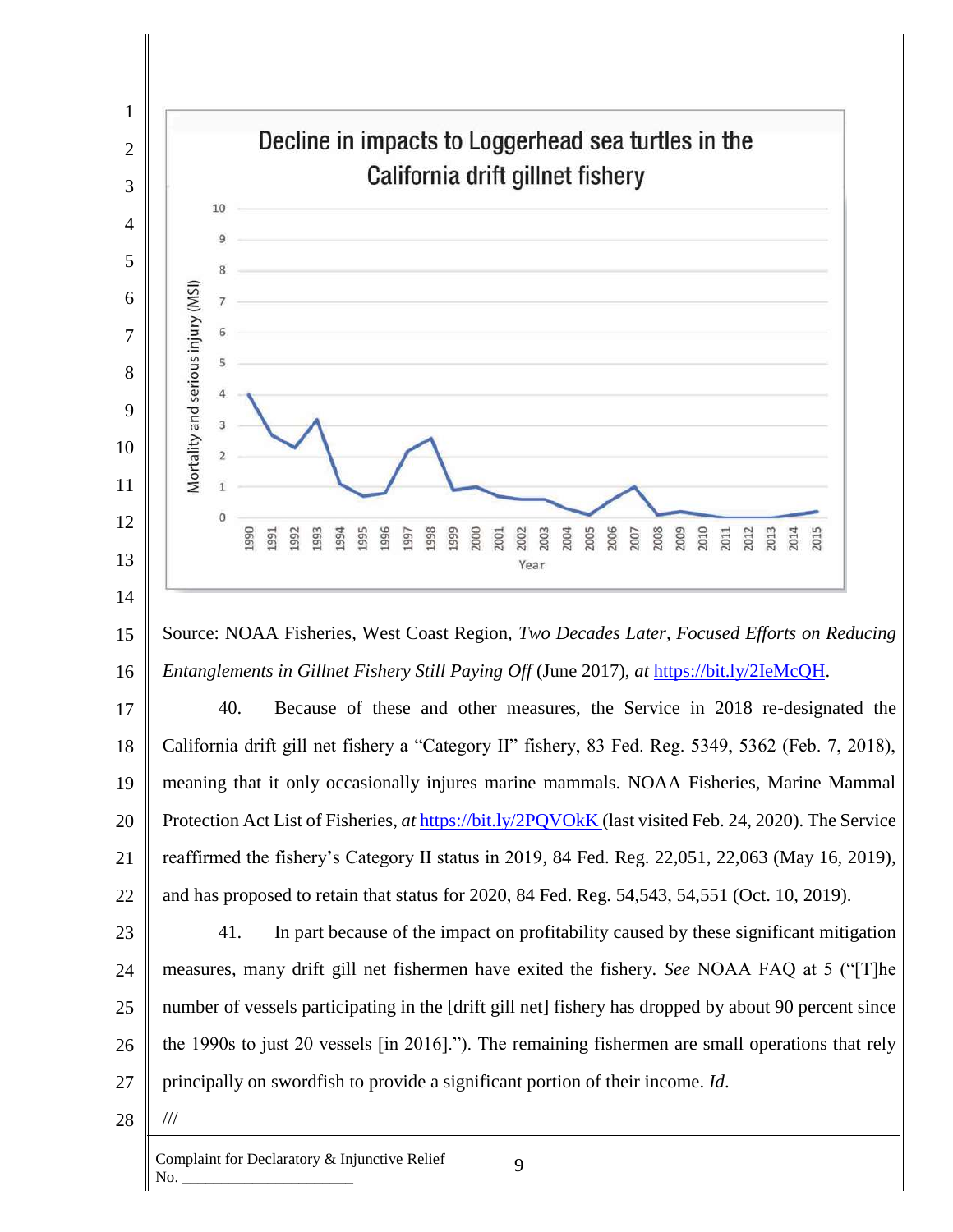1 2 3 4 5 6 7 8 9 10 11 12 13 14 15 16 17 18 19 20 21 22 23 24 25 26 27 28 Complaint for Declaratory & Injunctive Relief 10 42. Opponents of drift gill nets contend that "deep set buoy gear"—a floating buoy supporting a single vertical line with baited hooks—is a more environmentally sensitive yet still economically viable gear. Cal. Stats. 2018 ch. 844, § 1(e), (f) (S.B. 1017). 43. There is no evidence that deep set buoy gear is adequate for a viable commercial swordfish fishing operation. *See, e.g.*, Letter from Chugey Sepulveda, *et al.*, to Sen. Diane Feinstein (May 6, 2019) ("[W]hile there is potential for alternative gear to be used in this fishery, currently there is no existing gear that can be substituted for the [drift gill net] gear and still allow fishermen to earn a living."). (A true and correct copy of the Letter from Chugey Sepulveda, *et al*., to Sen. Diane Feinstein is attached to this Complaint as Exhibit 2.) 44. There is, however, evidence that such gear can be environmentally damaging. For example, in 2018, a loggerhead sea turtle—a species protected under the Endangered Species Act was caught by deep set buoy gear. *Federalization of the swordfish drift gill net fishery* 45. In 2003, the Pacific Fishery Management Council proposed, and in 2004 the National Marine Fisheries Service adopted, a fishery management plan for the swordfish and the West Coast's other highly migratory species. *See* 69 Fed. Reg. 18,444 (Apr. 7, 2004). 46. The plan assumed direct control of most of the previously state-regulated fisheries. It did at that time, however, allow California to continue to administer its permitting program for the drift gill net fishery. *See* 69 Fed. Reg. at 18,450. 47. In 2017, the Pacific Council and the Service amended the plan to allow for a federalization of the California drift gill net permitting program. Pac. Fishery Mgmt. Council, *Fishery Management Plan for U.S. West Coast Fisheries for Highly Migratory Species As Amended Through Amendment 5* at 1 (Apr. 24, 2018), *at* [https://bit.ly/2HSyCjP.](https://bit.ly/2HSyCjP) 48. Soon thereafter, the Service enacted implementing regulations for the permitting program. *See* 83 Fed. Reg. 11,146 (Mar. 14, 2018). The number of permits is limited to the number of fishermen who held a valid state permit at the federal program's inception. 50 C.F.R. § 660.707(f)(2). Although the federal permitting system "adopts many of the current State of California management measures associated with the [drift gill net] fishery," 83 Fed. Reg. at

 $No.$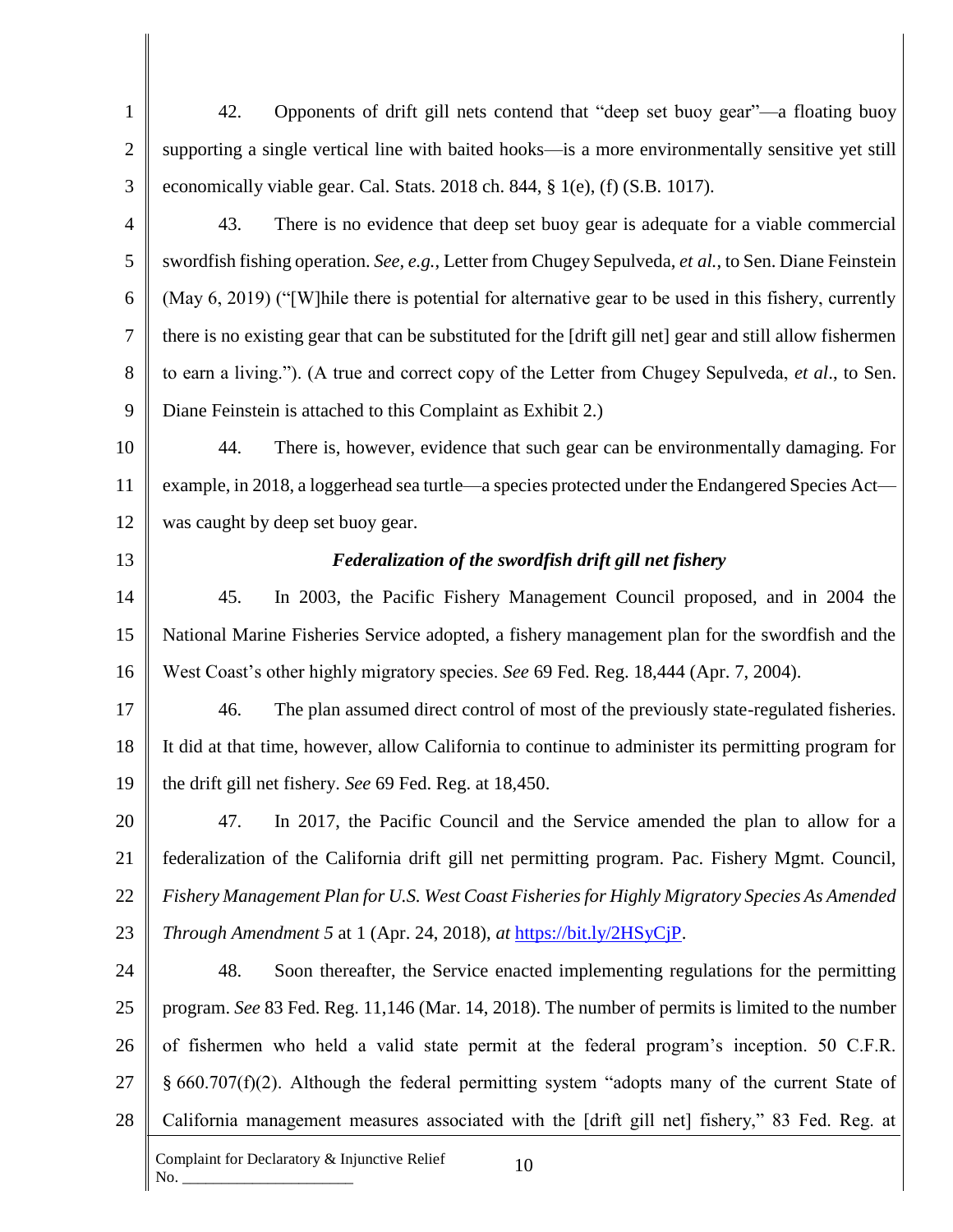1 2 3 11,147, fishermen who initially qualified for the federal program need not maintain an active state permit in order to renew their federal permit, *see* 50 C.F.R. § 660.707(f)(9). The program also authorizes the transfer of federal permits between fishermen. *Id*. § 660.707(f)(8).

4

## *California's permit buyback and permit revocation scheme*

5 6 7 8 9 10 49. Shortly after the creation of the federal permitting program, the California legislature enacted S.B. 1017 (Allen 2018). The law creates a permit buyback program, according to which state permit holders may receive compensation from the state (up to \$110,000) if they surrender their drift gill net fishing equipment and state drift gill net permits to the Department, and agree not to use or transfer their federal drift gill net permits. S.B. 1017, § 7, Cal. Fish & Game Code § 8583.

11 12 13 14 50. In addition to the buyback program, S.B. 1017 establishes a sunset date for all state drift gill net permits that are not surrendered pursuant to the buyback program. Specifically, as of January 31 of the fourth year following the establishment of the buyback program, all outstanding state permits shall be automatically "revoked." S.B. 1017,  $\S 3(c)$ , Cal. Fish & Game Code  $\S 8561(c)$ .

15 16 51. S.B. 1017 also prohibits, as of March 31, 2019, the transfer of state drift gill net permits. S.B. 1017, § 5, Cal. Fish & Game Code § 8561.5(a).

17 18 19 20 21 22 52. In September, 2019, the Department promulgated regulations to govern the buyback program's operation. *See* Cal. Code Regs. tit. 14, § 106.5. The Department expects the buyback program to begin offering compensation "within a couple months of the completion" of the program's rulemaking. Final Statement of Reasons for Regulatory Action, Appendix C, Responses to Public Comment on Drift Gill Net Transition Program 1 (Aug. 30, 2019), *at* [https://bit.ly/2pVVAkK.](https://bit.ly/2pVVAkK)

23

 $No.$ 

### **DECLARATORY AND INJUNCTIVE RELIEF ALLEGATIONS**

24 25 26 27 28 53. An actual and substantial controversy exists between Plaintiffs and Defendants. Mr. Abad and Mr. Brown contend that they have the right to conduct their trade pursuant to federal drift gill net permits, notwithstanding S.B. 1017's elimination of the state drift gill net program, including state permit transferability. Defendant Director Bonham and the California Department of Fish and Wildlife have been notified repeatedly of the position of many participants within the

Complaint for Declaratory & Injunctive Relief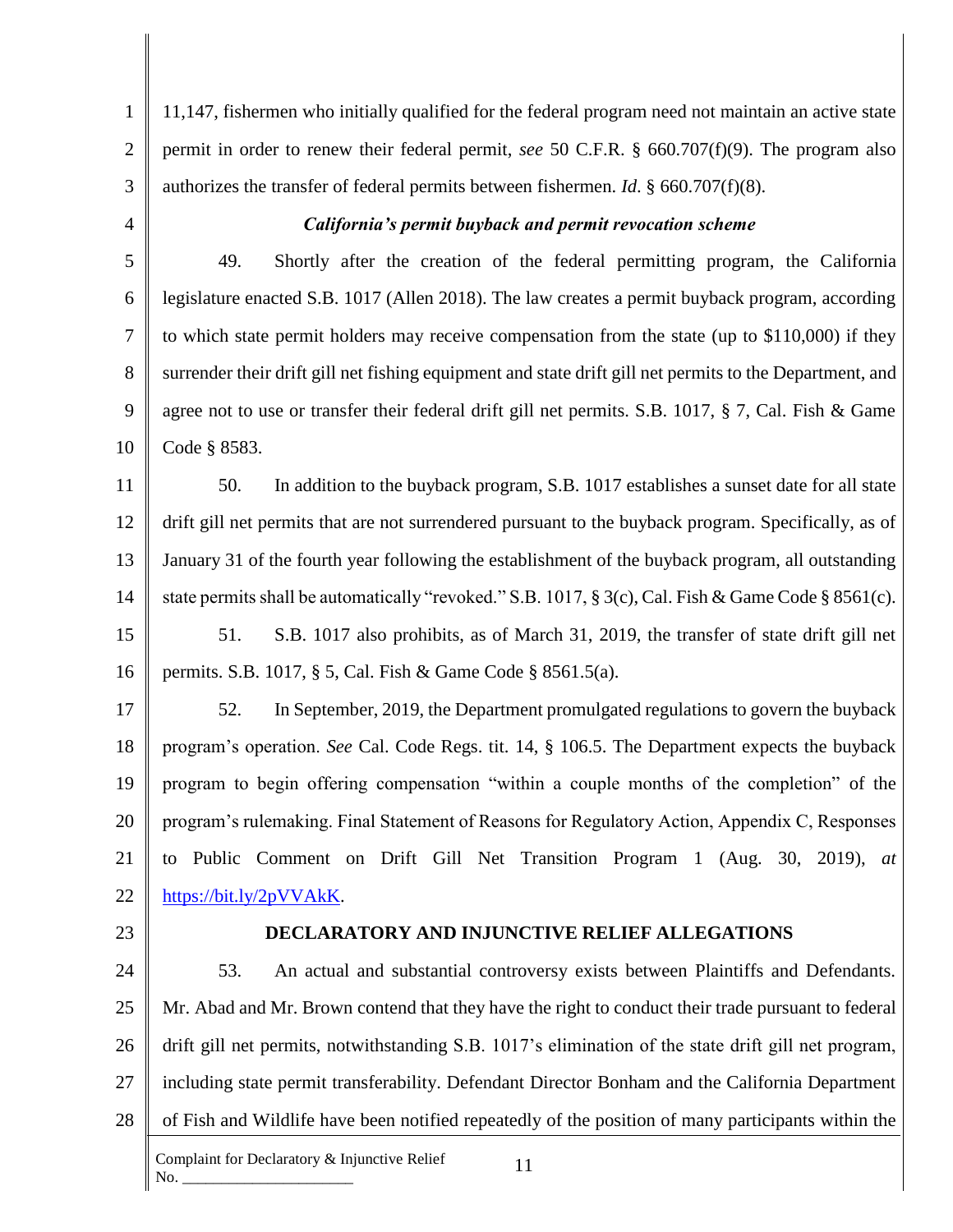1 2 3 4 5 6 7 California swordfish fishery that the state prohibition on the catch and landing of swordfish for commercial purposes using drift gill nets violates federal law. Letter of Ashley J. Remillard to the Honorable Edmund G. Brown, Jr., *et al*. (Aug. 30, 2018); Letter of Damien M. Schiff to Director Charlton H. Bonham (Jan. 17, 2019); Letter of Damien M. Schiff to Ona Alminas, Cal. Dep't of Fish & Wildlife (May 17, 2019); Letter of Damien M. Schiff to Ona Alminas, Cal. Dep't of Fish & Wildlife (June 17, 2019). (True and correct copies of these letters are attached to the Complaint as Exhibits 3, 4, 5, and 6, respectively.)

8 9 10 11 12 13 14 54. Neither Defendants nor any other official of the Department or of the Attorney General's Office on behalf of the Department has provided any substantive response to these statements from concerned fishermen. *Cf.* Final Statement of Reasons for Regulatory Action, Appendix B, Responses to Public Comment on Drift Gill Net Transition Program 3 (Aug. 30, 2019), *at* <https://bit.ly/2pVVAkK> (stating that the preemption question raised by comment letters "is outside the scope of this rulemaking"); *id.* Appendix C, Responses to Public Comment on Drift Gill Net Transition Program 1 (Aug. 30, 2019) (same).

15 16 17 18 19 20 21 22 23 55. This failure to respond is reasonably interpreted as a disagreement with the position of fishermen like Mr. Abad and Mr. Brown that S.B. 1017 is preempted or is otherwise unenforceable to the extent that it prohibits the commercial taking or landing of swordfish by drift gill net pursuant to a valid federal permit. Therefore, declaratory relief is proper to resolve whether the California Fish and Game Code's prohibition as applied to fishermen possessing federal drift gill net permits who cannot obtain state drift gill net permits, either because of S.B. 1017's transfer restriction, or because of S.B. 1017's revocation of state permits (once effective), violates the Constitution's Supremacy Clause and the Fourteenth Amendment's Privileges or Immunities Clause.

24 25 26 27 28 56. Without declaratory relief, and if an injunction does not issue precluding Defendants from applying S.B. 1017's prohibition to fishermen possessing federal drift gill net permits but who cannot obtain state drift gill net permits because of S.B. 1017's state permit transfer restriction, Mr. Abad and Mr. Brown will be irreparably injured. A substantial part of Mr. Brown's and Mr. Abad's income is expected to come from participation in the drift gill net fishery.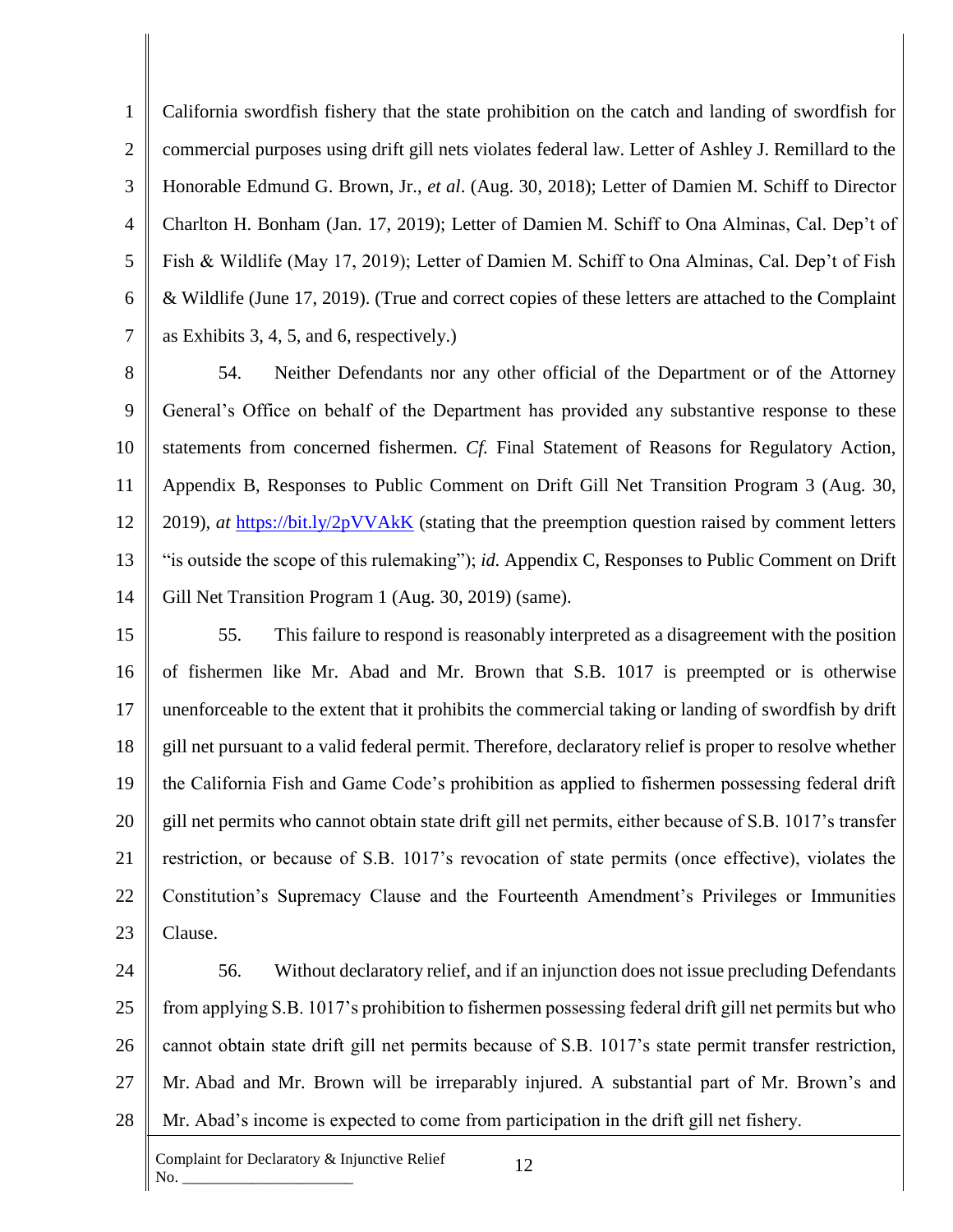| $\mathbf{1}$   | In the absence of relief from this Court, Mr. Abad is not willing to acquire his<br>57.                       |
|----------------|---------------------------------------------------------------------------------------------------------------|
| $\overline{2}$ | employer's federal drift gill net permit, nor is he willing to fish without a valid state drift gill net      |
| 3              | permit, for fear of prosecution by Defendants for violation of the California Fish and Game Code's            |
| $\overline{4}$ | state drift gill net permitting requirement, Cal. Fish & Game Code § 8561(a), and resulting seizure           |
| 5              | of all caught swordfish, id. § 12159, and other penalties. See id. §§ 12012(a), 12153.                        |
| 6              | Likewise, without relief from this Court, Mr. Brown is not willing to fish without a<br>58.                   |
| $\tau$         | valid state drift gill net permit, for fear of prosecution by Defendants for violation of the California      |
| 8              | Fish and Game Code's state drift gill net permitting requirement, <i>id.</i> § 8561(a), and resulting seizure |
| 9              | of all caught swordfish, id. § 12159, and other penalties. See id. §§ 12012(a), 12153.                        |
| 10             | 59.<br>Mr. Abad and Mr. Brown have no plain, speedy, and adequate remedy at law for                           |
| 11             | these injuries. Money damages in this case are not available.                                                 |
| 12             | <b>CLAIMS FOR RELIEF</b>                                                                                      |
| 13             | <b>Count I:</b>                                                                                               |
| 14             | (Deprivation of Federal Rights, 42 U.S.C. § 1983)                                                             |
| 15             | 60.<br>All preceding paragraphs are incorporated herein by reference.                                         |
| 16             | 61.<br>California law prohibits the taking and landing of swordfish caught by drift gill net                  |
| 17             | for commercial purposes except pursuant to a valid state drift gill net swordfish permit. See Cal.            |
| 18             | Fish & Game Code §§ 8561(a), 12159.                                                                           |
| 19             | 62. California law does not authorize the issuance of drift gill net permits to new                           |
| 20             | permittees. See id. § 8568(b) (authorizing issuance of permit only "to any prior permittee during             |
| 21             | the preceding season"). Nor does California law authorize the transfer of existing state permits. Id.         |
| 22             | § 8561.5(a).                                                                                                  |
| 23             | The taking of swordfish caught by drift gill net for commercial purposes is expressly<br>63.                  |
| 24             | authorized by federal law. 50 C.F.R. § 660.707(f).                                                            |
| 25             | 64.<br>The landing of swordfish caught by drift gill net for commercial purposes is                           |
| 26             | impliedly guaranteed by federal law. See City of Charleston, S.C. v. A Fisherman's Best, Inc., 310            |
| 27             | F.3d 155, 173, 176 (4th Cir. 2002) ("But where there is [a federal management plan] in effect and             |
| 28             | $\frac{1}{1}$                                                                                                 |
|                | Complaint for Declaratory & Injunctive Relief<br>13<br>No.                                                    |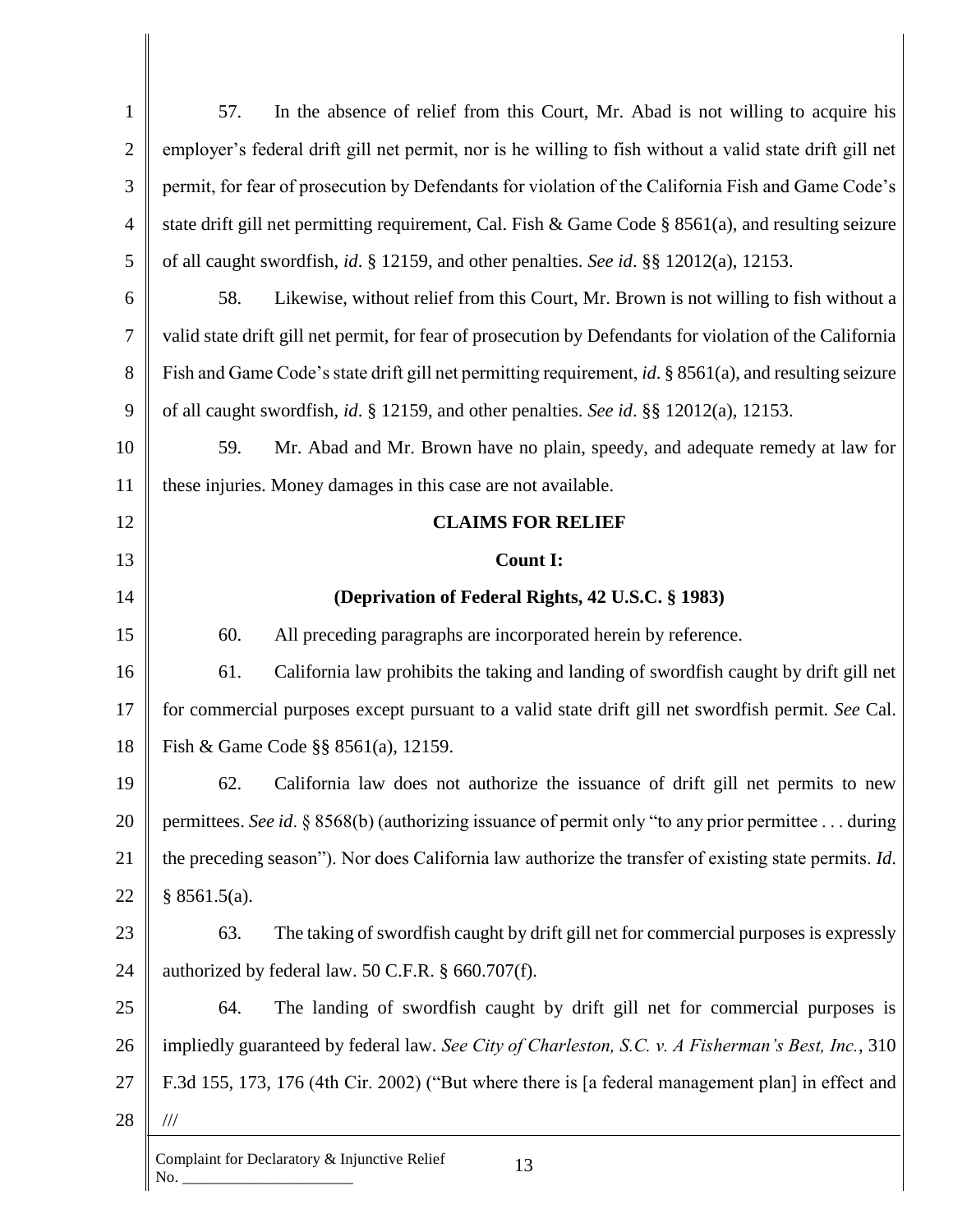1 2 the cargo consists of fish that have been caught in federal waters the fisherman is entitled to access to landing facilities to land his catch.").

- 3 4 65. For the West Coast swordfish fishery, no gear besides the drift gill net is both lawful and adequate for a viable commercial swordfish fishing operation.
- 5 6 7 8 9 10 11 12 13 14 The only gear besides drift gill net that is currently lawful and generally available is the harpoon and single hook-and-line. *See* Cal. Code Regs. tit. 14,  $\S$  107(e)(1). The yield of swordfish from harpoon and single hookand-line is not adequate for a viable commercial swordfish fishing operation. • Experimental permits have been made available to use deep set buoy gear to target swordfish. But neither Mr. Abad nor Mr. Brown possesses such a permit, no general permit for that gear's use currently exists, and no general permit is likely to be developed within the foreseeable future. Moreover, the yield of swordfish from deep set buoy gear is not adequate for a viable commercial swordfish fishing operation.

15 16 17 18 19 20 21 22 66. The California Fish and Game Code's prohibition on the taking or landing for commercial purposes of swordfish caught by drift gill net imposes an intolerable burden on the pursuance of federal fishery management policy by (i) directly attacking conduct that is affirmatively protected by federal law, and (ii) substantially undercutting the commercial viability of a federally regulated fishery. *Cf*. *Chinatown Neighborhood Ass'n v. Harris*, 794 F.3d 1136, 1145 (9th Cir. 2015) (fishery preemption question resolved by whether federal law "affirmatively guarantees" what state law prohibits, and whether state law prohibits "commercially viable uses" for the fishery).

- 23 24 25 26 27 67. Therefore, Defendants' enforcement of the California Fish and Game Code's prohibition on the taking or landing for commercial purposes of swordfish caught by drift gill net is, as applied to Mr. Abad and Mr. Brown, a deprivation of their federal rights secured by the Magnuson Fisheries Act and its implementing regulations, including 50 C.F.R. § 660.707(f). ///
- 28

///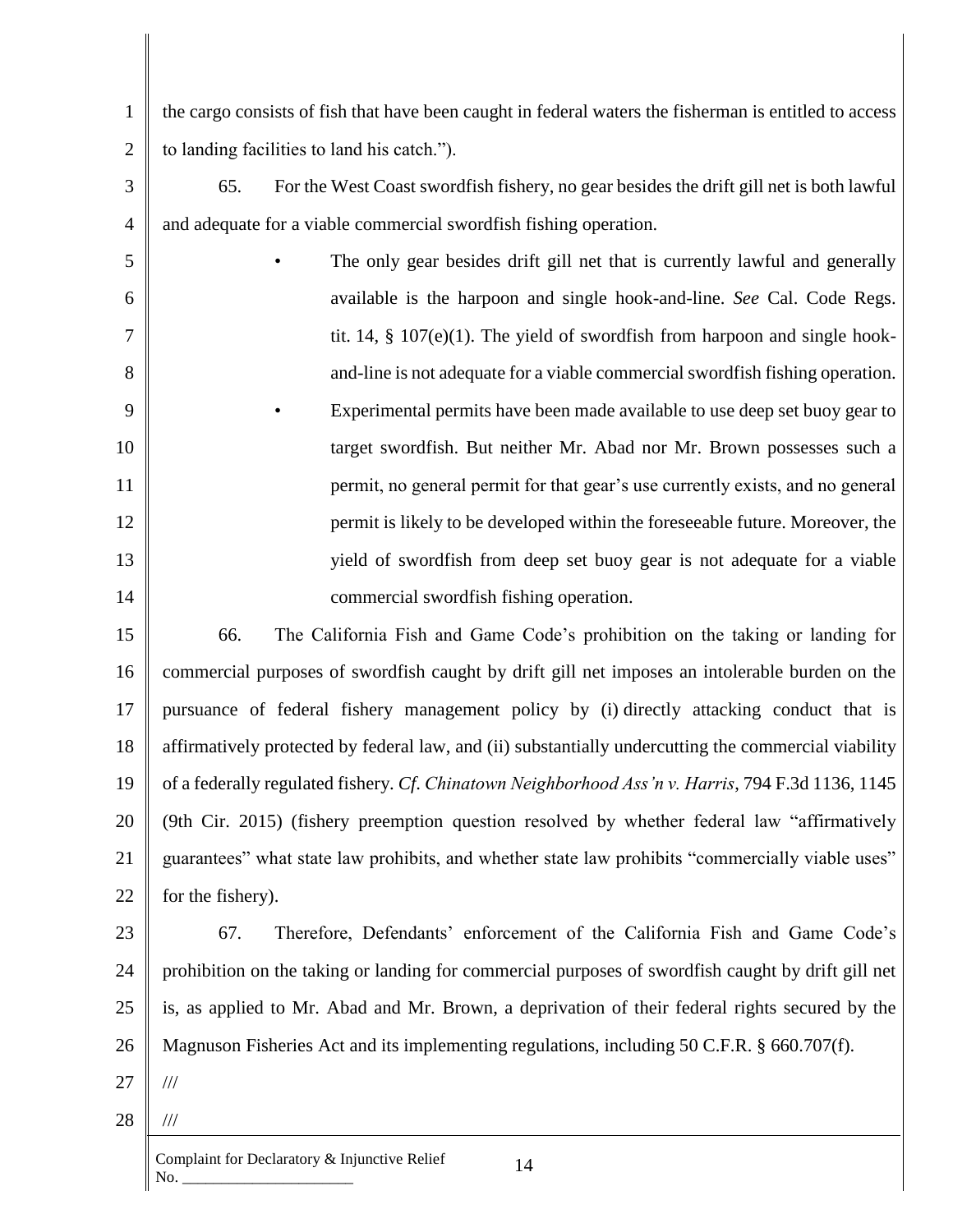| 1              | <b>Count II:</b>                                                                                           |
|----------------|------------------------------------------------------------------------------------------------------------|
| $\overline{2}$ | (Preemption; claim for relief in the alternative)                                                          |
| 3              | 68.<br>All preceding paragraphs are incorporated herein by reference.                                      |
| $\overline{4}$ | 69.<br>Acting as courts of equity, federal courts have the power to review and enjoin                      |
| 5              | unconstitutional action by state officers. Armstrong v. Exceptional Child Ctr., Inc., 575 U.S. 320,        |
| 6              | 326-27 (2015).                                                                                             |
| 7              | 70.<br>No provision of federal law precludes the private enforcement of the preemptive                     |
| 8              | effect of the Magnuson Fisheries Act or its implementing regulations.                                      |
| 9              | 71.<br>For the reasons stated in Count I of the Claims for Relief, Defendants' enforcement                 |
| 10             | of the California Fish and Game Code's prohibition on the taking or landing for commercial                 |
| 11             | purposes of swordfish caught by drift gill net is, as applied to Mr. Abad and Mr. Brown, preempted         |
| 12             | by the Supremacy Clause, U.S. Const. art. VI, cl. 2.                                                       |
| 13             | <b>Count III:</b>                                                                                          |
| 14             | (Federal Privileges or Immunities)                                                                         |
| 15             | 72.<br>Paragraphs 1-59 are incorporated herein by reference.                                               |
| 16             | 73.<br>The Privileges or Immunities Clause of the Fourteenth Amendment to the United                       |
| 17             | States Constitution provides that "[n]o State shall make or enforce any law which shall abridge the        |
| 18             | privileges or immunities of citizens of the United States." U.S. Const. amend. XIV, § 1.                   |
| 19             | The "right of free access to [the United States'] seaports, through which all<br>74.                       |
| 20             | operations of foreign commerce are conducted," is one of the privileges protected by the Privileges        |
| 21             | or Immunities Clause. Slaughter-House Cases, 83 U.S. (16 Wall.) 36, 79 (1873) (quotation                   |
| 22             | omitted); cf. Courtney v. Goltz, 736 F.3d 1152, 1160 (9th Cir. 2013) (right to access "navigable           |
| 23             | waters of the United States" for purpose of operating a public ferry is not protected by Privileges        |
| 24             | or Immunities Clause because right does not apply in commercial context).                                  |
| 25             | 75.<br>The right to access seaports is expressly connected to commercial purposes.                         |
| 26             | The right to access seaports for commercial purposes is expressly connected to the<br>76.                  |
| 27             | ability of citizens to exercise their right to earn a living. It guarantees citizens the ability to access |
| 28             | $\frac{1}{1}$                                                                                              |
|                | Complaint for Declaratory & Injunctive Relief<br>15<br>No. $\_\_\_\_\_\$                                   |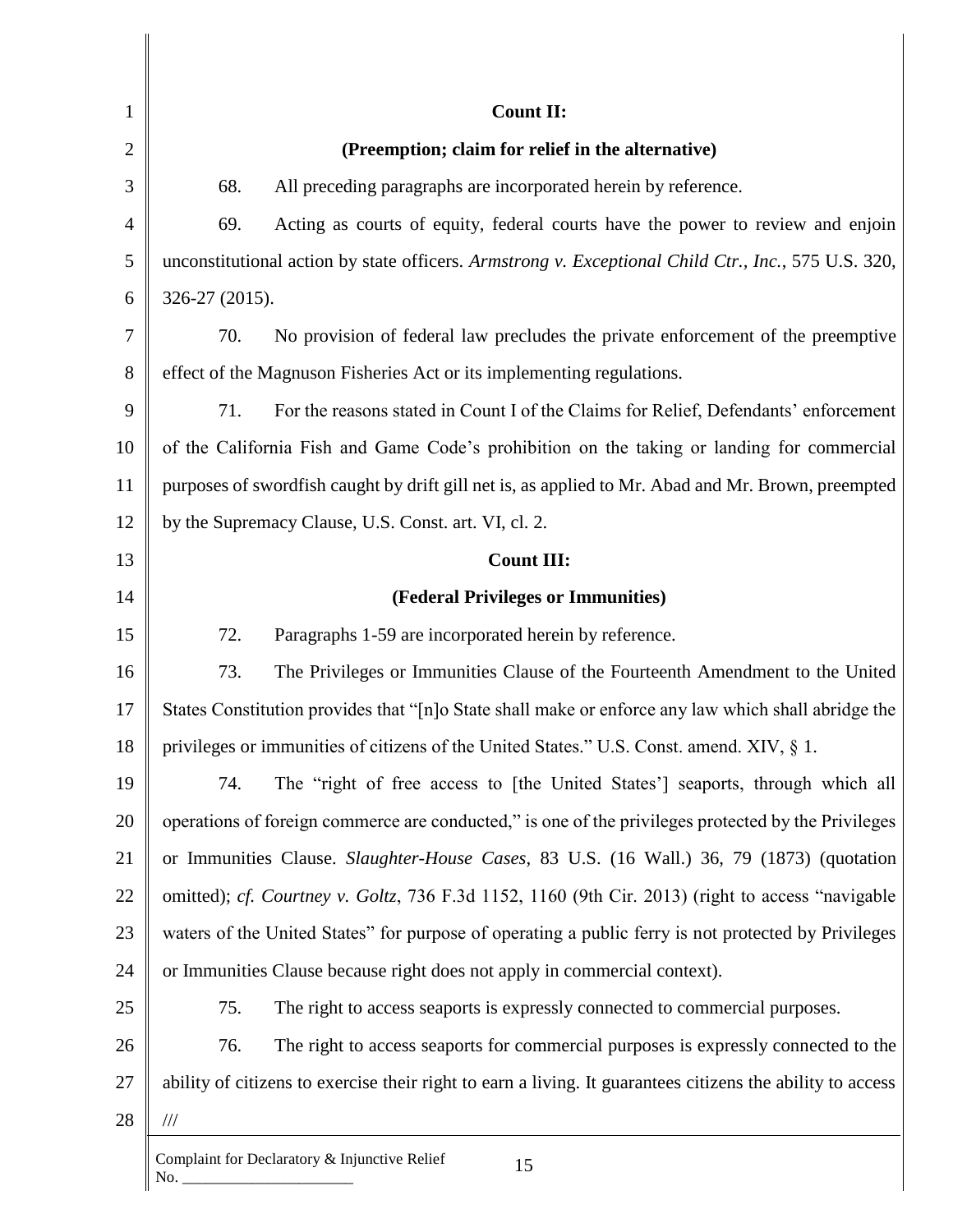1 2 seaports for the purpose of engaging in commerce—for example, landing fish caught in federal fisheries to sell at market pursuant to federal permits.

3 4 5 6 77. Ports used by Mr. Abad and Mr. Brown to land their swordfish and non-swordfish catch are "seaports." Were Mr. Abad permitted by California to independently land swordfish, he would likewise do so at "seaports" in California. Were Mr. Brown permitted by California to land swordfish, he would do so at "seaports" in California.

7

8

9

78. The enforcement of the California Fish and Game Code's prohibition on the taking or landing for commercial purposes of swordfish caught by drift gill net is, as applied to Mr. Abad and Mr. Brown, an abridgement of their federal right to access seaports.

10 11 12 13 79. Because the right to access seaports is expressly linked to citizens' right to earn a living, the prohibition on taking or landing swordfish caught for commercial purposes abridges Mr. Abad's and Mr. Brown's constitutionally-protected right to earn a living because their ability to pursue their chosen livelihood is harmed by the prohibition.

14 15 16 80. Defendants have no compelling, substantial, or legitimate interest in prohibiting Mr. Abad or Mr. Brown from accessing seaports in California for the taking or landing of swordfish caught for commercial purposes with drift gill net subject to a valid federal permit.

17 18 19 20 21 81. Defendants' enforcement of the prohibition on Mr. Abad's independently accessing seaports in California for the taking or landing of swordfish caught for commercial purposes with drift gill net, *see* Cal. Fish & Game Code §§ 8561(a), 12159, even if Mr. Abad possessed a valid federal permit to do the same, is not narrowly tailored to achieve, nor is it rationally related to, any compelling, substantial, or legitimate governmental interest.

22 23 24 25 26 82. Defendants' enforcement of the prohibition on Mr. Brown's accessing seaports in California for the taking or landing of swordfish caught for commercial purposes with drift gill net, *see* Cal. Fish & Game Code §§ 8561(a), 12159, when Mr. Brown possesses a valid federal permit to do the same, is not narrowly tailored to achieve, nor is it rationally related to, any compelling, substantial, or legitimate governmental interest.

27 ///

28 ///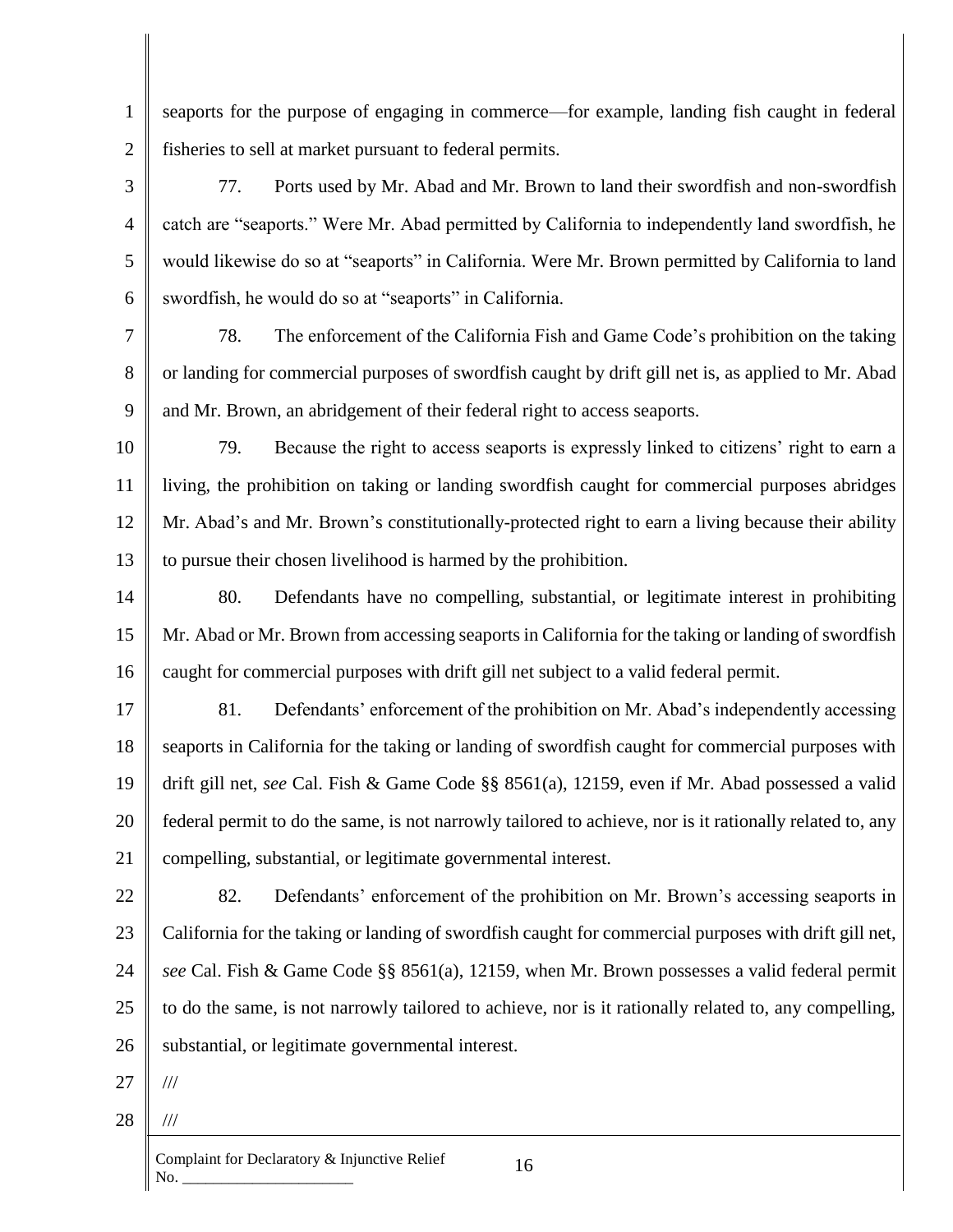| $\mathbf{1}$   | 83.<br>As applied to Mr. Abad and Mr. Brown, Defendants' enforcement of Cal. Fish &                  |
|----------------|------------------------------------------------------------------------------------------------------|
| $\overline{2}$ | Game Code §§ 8561(a), 12159 to prohibit Mr. Abad and Mr. Brown from accessing seaports in            |
| 3              | California for the taking or landing of swordfish caught for commercial purposes with drift gill net |
| $\overline{4}$ | is so burdensome, unreasonable, and unnecessary as to violate the Privileges or Immunities Clause    |
| 5              | of the Fourteenth Amendment to the United States Constitution.                                       |
| 6              | Because of Defendants' enforcement of the above-cited prohibitions on<br>84.                         |
| $\tau$         | Mr. Brown's and Mr. Abad's accessing seaports in California for the taking or landing of swordfish   |
| 8              | caught for commercial purposes with drift gill nets subject to valid federal permits, Mr. Abad and   |
| 9              | Mr. Brown are irreparably harmed and have no adequate remedy at law to prevent or minimize           |
| 10             | their harm unless Defendants are enjoined from continuing to enforce the challenged prohibitions.    |
| 11             | <b>PRAYER FOR RELIEF</b>                                                                             |
| 12             | Wherefore, Mr. Abad and Mr. Brown respectfully request the following relief:                         |
| 13             | Entry of a declaratory judgment that:<br>1.                                                          |
| 14             | The California Fish and Game Code's prohibition on the taking or landing<br>a.                       |
| 15             | for commercial purposes of swordfish caught by drift gill net, and Defendants' enforcement           |
| 16             | thereof, operate, as applied to Mr. Abad who would proceed to obtain a federal drift gill net        |
| 17             | permit but for S.B. 1017's prohibitions-and who cannot obtain a state drift gill net                 |
| 18             | permit—to deprive Mr. Abad of his federal rights secured by the Magnuson Fisheries Act               |
| 19             | and its implementing regulations, and therefore such prohibition and enforcement are                 |
| 20             | unlawful;                                                                                            |
| 21             | b.<br>The California Fish and Game Code's prohibition on the taking or landing                       |
| 22             | for commercial purposes of swordfish caught by drift gill net, and Defendants' enforcement           |
| 23             | thereof, operate, as applied to Mr. Brown who holds a federal drift gill net permit but who          |
| 24             | cannot obtain a state drift gill net permit, to deprive Mr. Brown of his federal rights secured      |
| 25             | by the Magnuson Fisheries Act and its implementing regulations, and therefore such                   |
| 26             | prohibition and enforcement are unlawful;                                                            |
| 27             | The California Fish and Game Code's prohibition on the taking or landing<br>$\mathbf{c}$ .           |
| 28             | for commercial purposes of swordfish caught by drift gill net, and Defendants' enforcement           |
|                | Complaint for Declaratory & Injunctive Relief<br>17<br>No.                                           |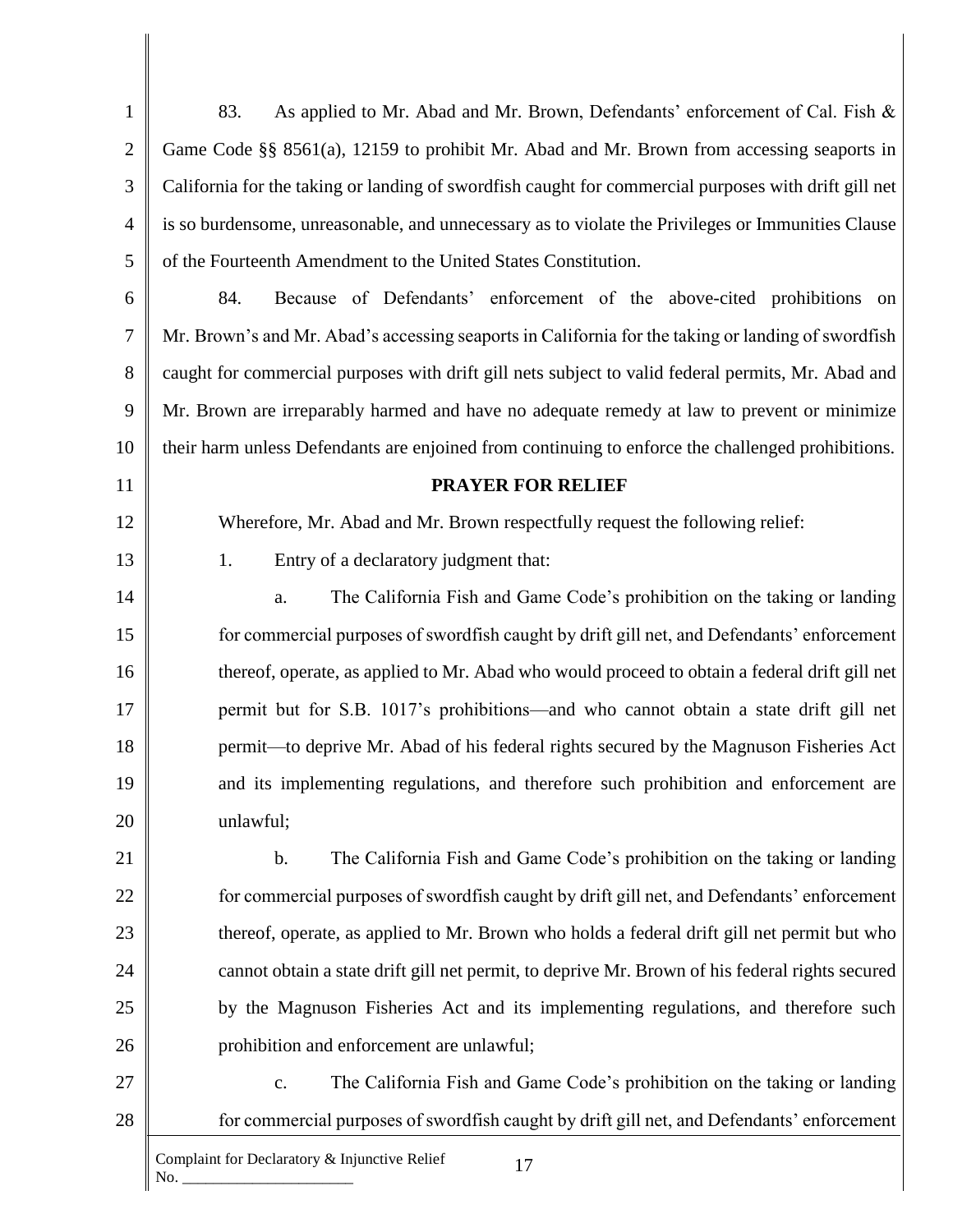1 2 3 4 5 6 7 8 9 10 11 12 13 14 15 16 17 18 19 20 21 22 23 24 25 26 27 28 Complaint for Declaratory & Injunctive Relief 18 thereof, are, as applied to Mr. Abad who would proceed to obtain a federal drift gill net permit but for S.B. 1017's prohibitions—and who cannot obtain a state drift gill net permit—unconstitutional under the Supremacy Clause, U.S. Const. art. VI, cl. 2; d. The California Fish and Game Code's prohibition on the taking or landing for commercial purposes of swordfish caught by drift gill net, and Defendants' enforcement thereof, are, as applied to Mr. Brown who holds a federal drift gill net permit but who cannot obtain a state drift gill net permit, unconstitutional under the Supremacy Clause, U.S. Const. art. VI, cl. 2; e. The California Fish and Game Code's prohibition on Mr. Abad accessing seaports for the taking or landing for commercial purposes of swordfish caught by drift gill net, and Defendants' enforcement thereof, are, as applied to Mr. Abad who would proceed to obtain a federal drift gill net permit but for S.B. 1017's prohibitions—and who cannot obtain a state drift gill net permit—unconstitutional under the Privileges or Immunities Clause of the Fourteenth Amendment to the United States Constitution, U.S. Const. amend. XIV, § 1; f. The California Fish and Game Code's prohibition on Mr. Brown accessing seaports for the taking or landing for commercial purposes of swordfish caught by drift gill net, and Defendants' enforcement thereof, are, as applied to Mr. Brown who holds a federal drift gill net permit but who cannot obtain a state drift gill net permit, unconstitutional under the Privileges or Immunities Clause of the Fourteenth Amendment to the United States Constitution, U.S. Const. amend. XIV, § 1; 2. Entry of a preliminary and permanent injunction against Defendants, their agents, representatives, and employees, from enforcing or giving effect in any way to the California Fish and Game Code's prohibition on the taking or landing for commercial purposes of swordfish caught by drift gill net, as applied to Mr. Abad who would proceed to obtain a federal drift gill net permit but for S.B. 1017's prohibitions—and who cannot obtain a state drift gill net permit; 3. Entry of a preliminary and permanent injunction against Defendants, their agents, representatives, and employees, from enforcing or giving effect in any way to the California Fish

 $No.$